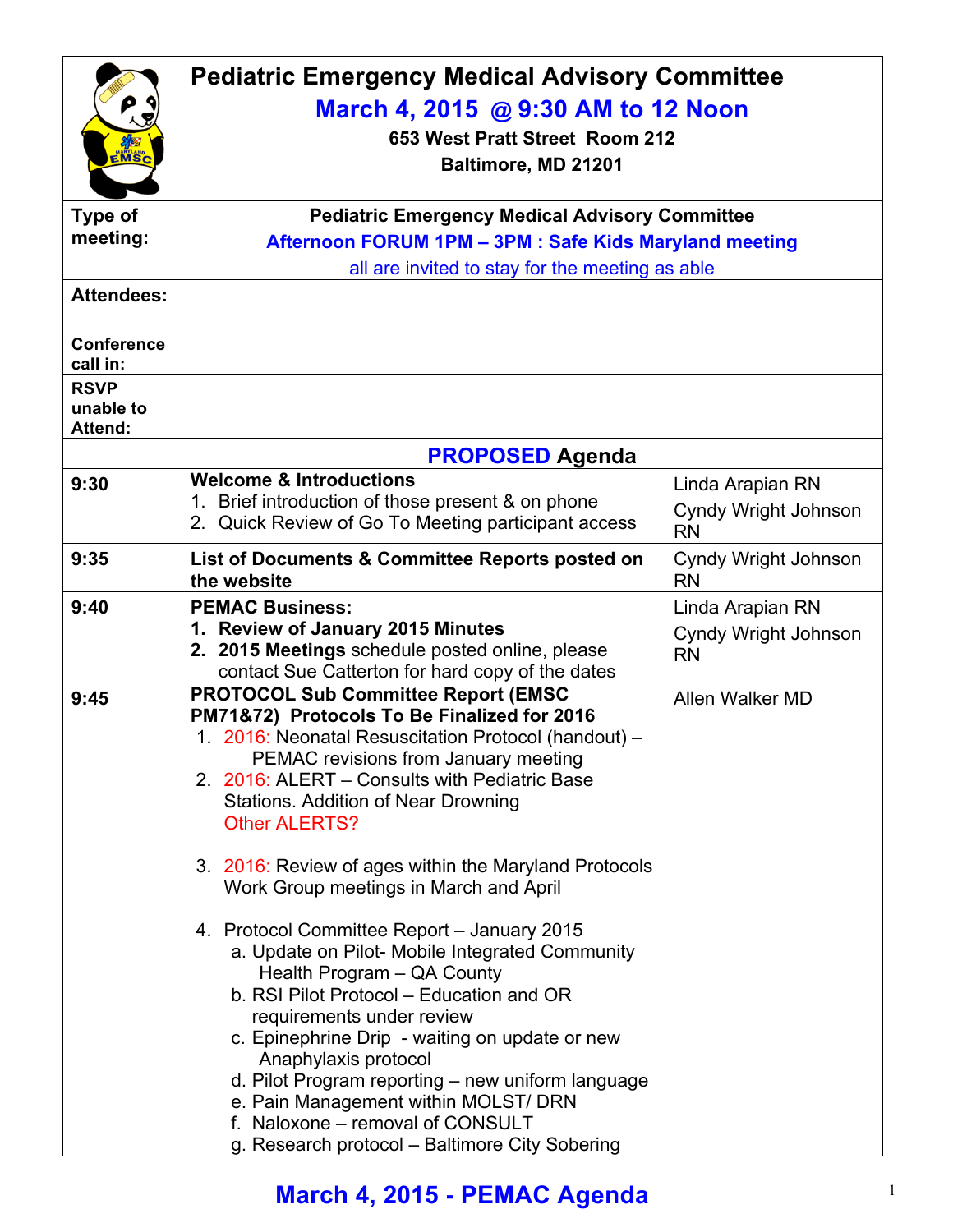|       | Center with JHSPH                                                                             |                                   |
|-------|-----------------------------------------------------------------------------------------------|-----------------------------------|
|       | 5. Ongoing Review for 2017 consideration:                                                     |                                   |
|       | Withholding or termination of resuscitation in                                                |                                   |
|       | pediatric out-of-hospital traumatic cardiopulmonary                                           |                                   |
|       | arrest. Reference article in Pediatrics. 2014<br>Apr; 133(4): e1104-16.; Kentucky COPE grant  |                                   |
|       |                                                                                               |                                   |
|       | Other topics or protocol change suggestions<br>6.                                             |                                   |
| 10:15 | <b>Update on EMSC Performance Measures -</b><br><b>EMSC PM 73 - Ambulance Equipment</b>       | Cyndy Wright Johnson              |
|       | 1) VAIP 2014 – posted on line and in effect.                                                  | <b>RN</b>                         |
|       | 2) Work Group on Minimum Equipment standards                                                  |                                   |
|       | for all ground vehicles meeting on March 3 <sup>rd</sup>                                      |                                   |
|       | <b>EMSC PM 74 - Pediatric ED Categorization</b>                                               | Allen Walker MD                   |
|       | 1) APLS Courses: 5 held in Fall - Winter<br>2015 Schedule of courses - Faculty Sign Up        |                                   |
|       | 2) ENPC course availability in rural areas -                                                  | Cyndy Wright Johnson<br><b>RN</b> |
|       | feedback needed                                                                               |                                   |
|       | 3) PCAR course offered by CNHS March 16 & 17,<br>2015 (www.tcarprograms.com/)                 |                                   |
|       | 4) Pediatric Ready EDS- three levels have been                                                |                                   |
|       | drafted based upon NPRP responses and data<br>analysis. Similar processes in place in         |                                   |
|       | neighboring states.                                                                           |                                   |
|       |                                                                                               |                                   |
|       | <b>EMSC PM 76 &amp; 77:</b>                                                                   |                                   |
|       | 1. 2014 MIEMSS Interhospital Transfer Resource                                                |                                   |
|       | Manual was distributed at the October 16 <sup>th</sup> Base                                   |                                   |
|       | Station meeting at MIEMSS<br>2. Pediatric Base Station Courses:                               |                                   |
|       | March 12, 2015 - Howard County                                                                |                                   |
|       | September 10, 2015 - Howard County                                                            |                                   |
|       |                                                                                               |                                   |
|       | EMSC PM 78 - Conferences for 2015 and APLS -<br>see discussion under Educational report below |                                   |
| 10:30 | <b>EDUCATION Sub Committee</b>                                                                | Danielle Joy RN                   |
|       | 1. PEPP $3^{rd}$ Edition – BLS Courses as preconference                                       | <b>NREMTP</b>                     |
|       | in 2015                                                                                       |                                   |
|       | 2. APLS - New Dates for 2015                                                                  | Allen Walker MD                   |
|       | 3. BLS Committee                                                                              | EL&C                              |
|       | 4. ALS Committee                                                                              | EL&C                              |
|       |                                                                                               |                                   |
|       | 5. 2015 Conference Schedule – please see online                                               | Danielle Joy                      |
|       | 6. Other Educational opportunities                                                            | Committee                         |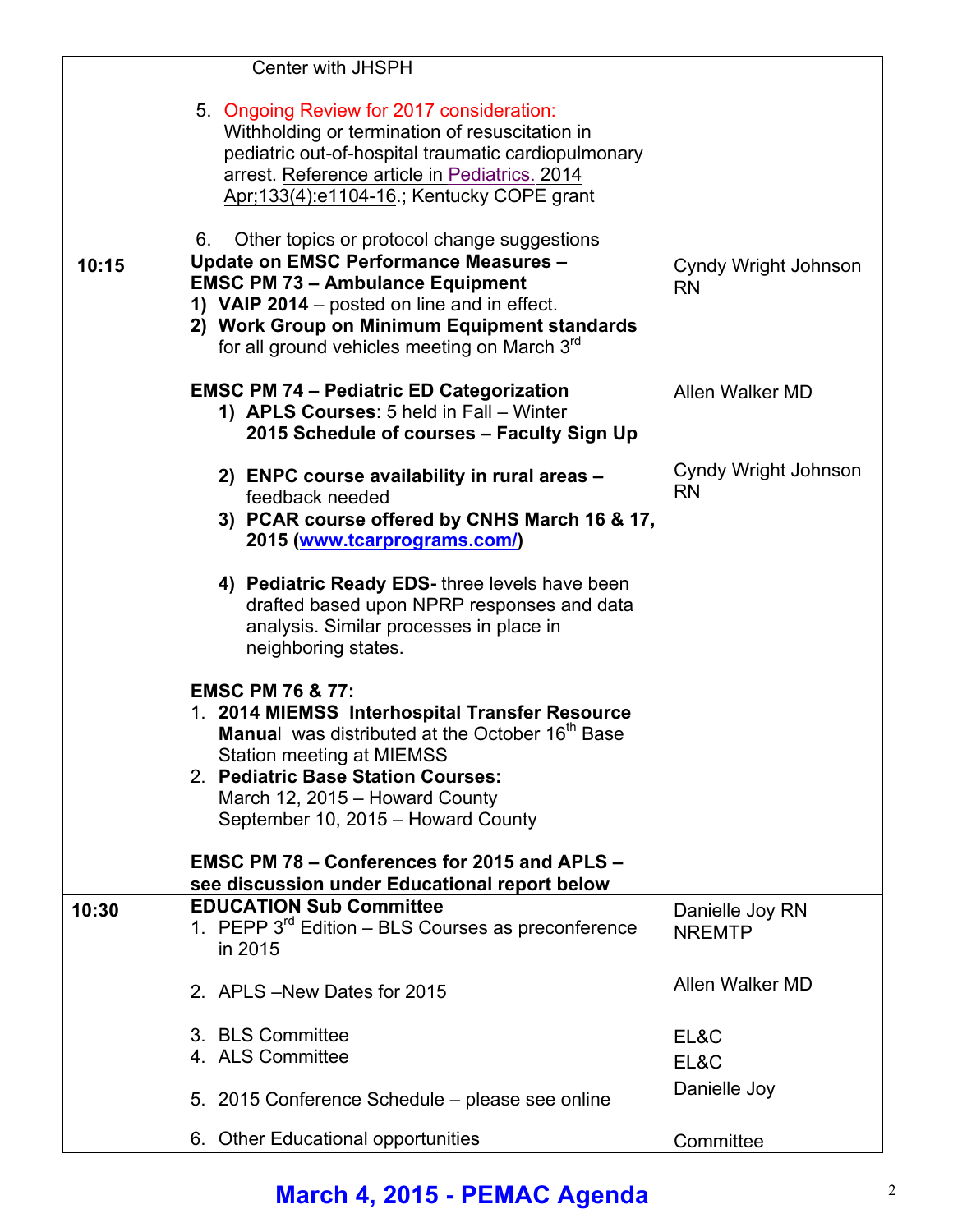| 10:45 | <b>Family Centered Care Sub Committee</b><br>1. EMSC National FAN conference calls<br>2. Panda Bear Mascot program for outreach to children<br>and families.                                                                  | Mary Ellen Wilson RN                                                            |
|-------|-------------------------------------------------------------------------------------------------------------------------------------------------------------------------------------------------------------------------------|---------------------------------------------------------------------------------|
|       | 3. Review of Right Care Awards (& Star of Life Awards)<br>will be April 14, 2015 @ MIEMSS                                                                                                                                     |                                                                                 |
| 11:00 | <b>Maryland Organizations &amp; Committees</b>                                                                                                                                                                                |                                                                                 |
|       | <b>AAP Updates</b><br>$\triangleright$ Maryland update - COPEM & COVIPP<br>$\triangleright$ National update – COPEM                                                                                                           | Jen Anders MD<br>Cyndy Wright Johnson<br><b>RN</b>                              |
|       | <b>ACEP Updates - new website &amp; management</b><br>www.mdacep.org<br>Annual Meeting - March 20, 2015 @ BWI Marriott<br><b>ACEP Maryland Report Card 2014 - handout</b><br>$\triangleright$ Maryland update - EMS Committee | Kathy Brown MD<br>Kathy Brown MD                                                |
|       | > Maryland's NEW - Pediatric Committee                                                                                                                                                                                        | Barabara Ayd RN                                                                 |
|       | ENA Updates - www.mdena.org (NEW website live)<br>Annual Meeting - May 12 & 13, 2015 @ MITAGS<br>$\triangleright$ State report<br>$\triangleright$ Local updates                                                              |                                                                                 |
|       | $\triangleright$ Maryland ENA Regional Conferences<br>> February National State Leaders Meeting update                                                                                                                        | Linda Arapian RN                                                                |
|       | <b>SCHOOL HEALTH Updates</b><br>$\triangleright$ School Health committee(s) update<br>▶ Update on School Emergency Health Guidelines                                                                                          | Laurel Moody RN                                                                 |
|       | <b>Critical Care Updates</b><br>$\triangleright$ AACN<br>$\triangleright$ AAP                                                                                                                                                 | Liz Berg RN<br><b>Charlotte Glicksman</b><br><b>MD/ Jason Custer MD</b>         |
|       | <b>Commercial Ambulance Service Advisory</b><br>Committee (CASAC @ MIEMSS)<br>$\triangleright$ NPR Courses - 2015<br>$\triangleright$ SCT subcommittee<br>$\triangleright$ Neonatal subcommittee                              | <b>Charles Boone</b><br><b>NREMTP</b><br><b>Jill Dannenfelser RN</b>            |
|       | Jurisdictional Affairs Committee (JAC @ MIEMSS)<br>$\triangleright$ BLS<br><b>ALS</b><br>$\blacktriangleright$<br>Instructors<br>➤                                                                                            | <b>Jim Richardson EMTB</b><br><b>Judy Micheliche NRP</b><br>Paul Massarelli NRP |
| 11:30 | <b>Research and EVBG update</b>                                                                                                                                                                                               | Committee                                                                       |
|       | 1. EMSC TI Grant updates<br>2. Maryland Pediatric DART - Data Analysis &<br><b>Research Team</b>                                                                                                                              | Jen Anders MD                                                                   |